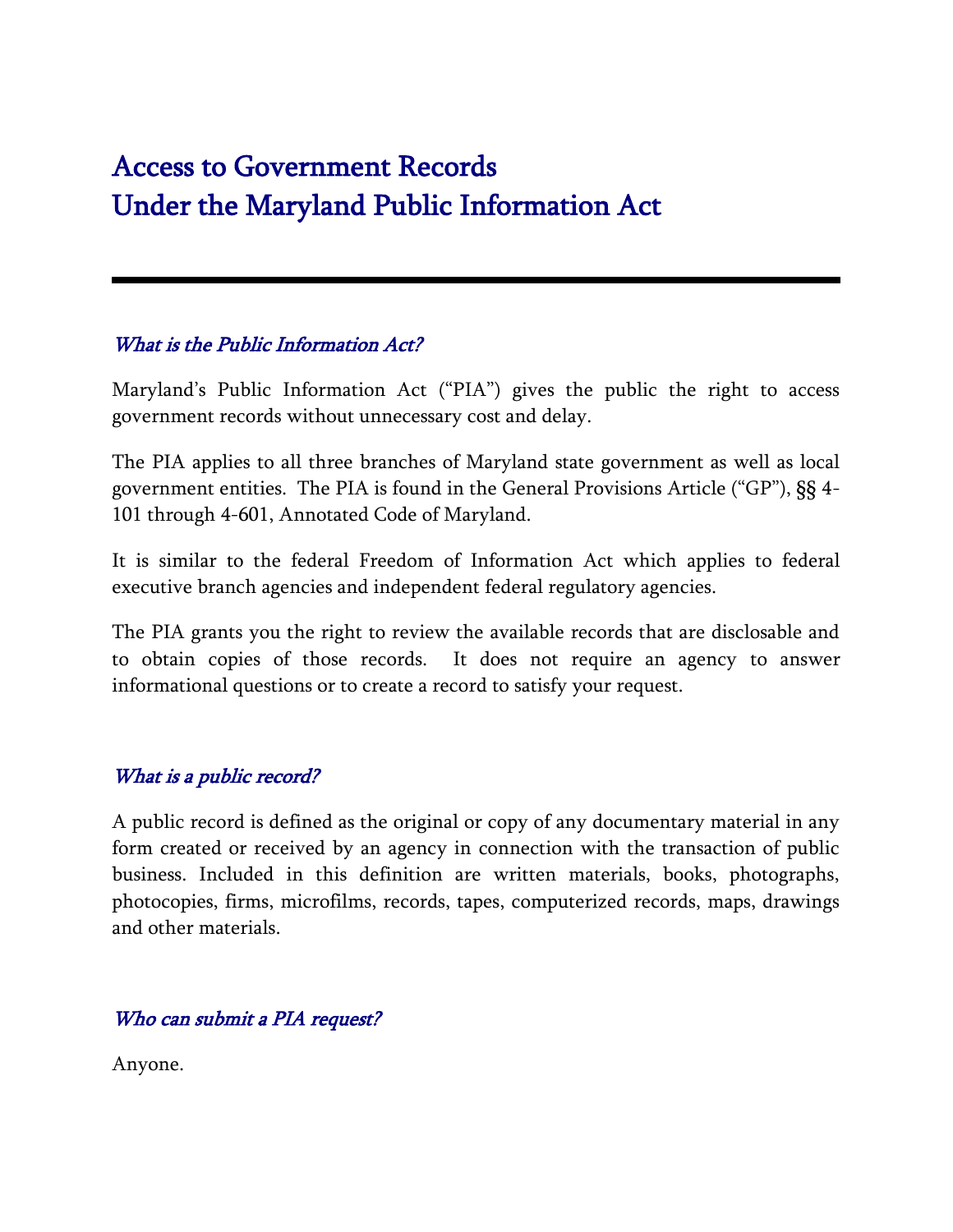## Are all government records available?

No. The PIA attempts to balance the public's right to access government records with other policies that respect the privacy or confidentiality of certain information.

For example, some public records are confidential under federal or state statutes, under court rules, or under various common law privileges such as attorney-client privilege and executive privilege. GP § 4-301. The PIA itself also protects certain records from disclosure (for example, adoption records, personnel records, certain personal information in Motor Vehicle Administration records). In addition, some information contained in public records must remain confidential (for example, an individual's medical information, confidential commercial information and trade secrets). GP §§ 4-304 to 4-327 (Part II), §§ 4-328 to 4-342 (Part III). In some cases, these protections may be waived.

Other records may be withheld if the agency decides that disclosure of those records would be "contrary to the public interest." Examples of records subject to discretionary disclosure include investigatory records, information related to academic, licensing, and employment examinations, and documents of a predecisional and deliberative nature. GP §§ 4-343 to 4-357 (Part IV).

## Do I have a right to obtain a record about me even if it is otherwise confidential under the PIA?

In some cases, yes. The PIA grants a "person in interest" a right to access some records that are otherwise not available to the public under the PIA. A person in interest is usually the person who is the subject of the record.

#### Whom do I contact to get access to a record under the PIA?

There is no central agency that is responsible for PIA requests. You should contact the agency that has the type of record you are seeking. If you are uncertain about what agency would have the record, you might review the "Maryland Manual" (available online at <u>www.mdarchives.state.md.us/msa/mdmanual/html/mmtoc.htm</u>l),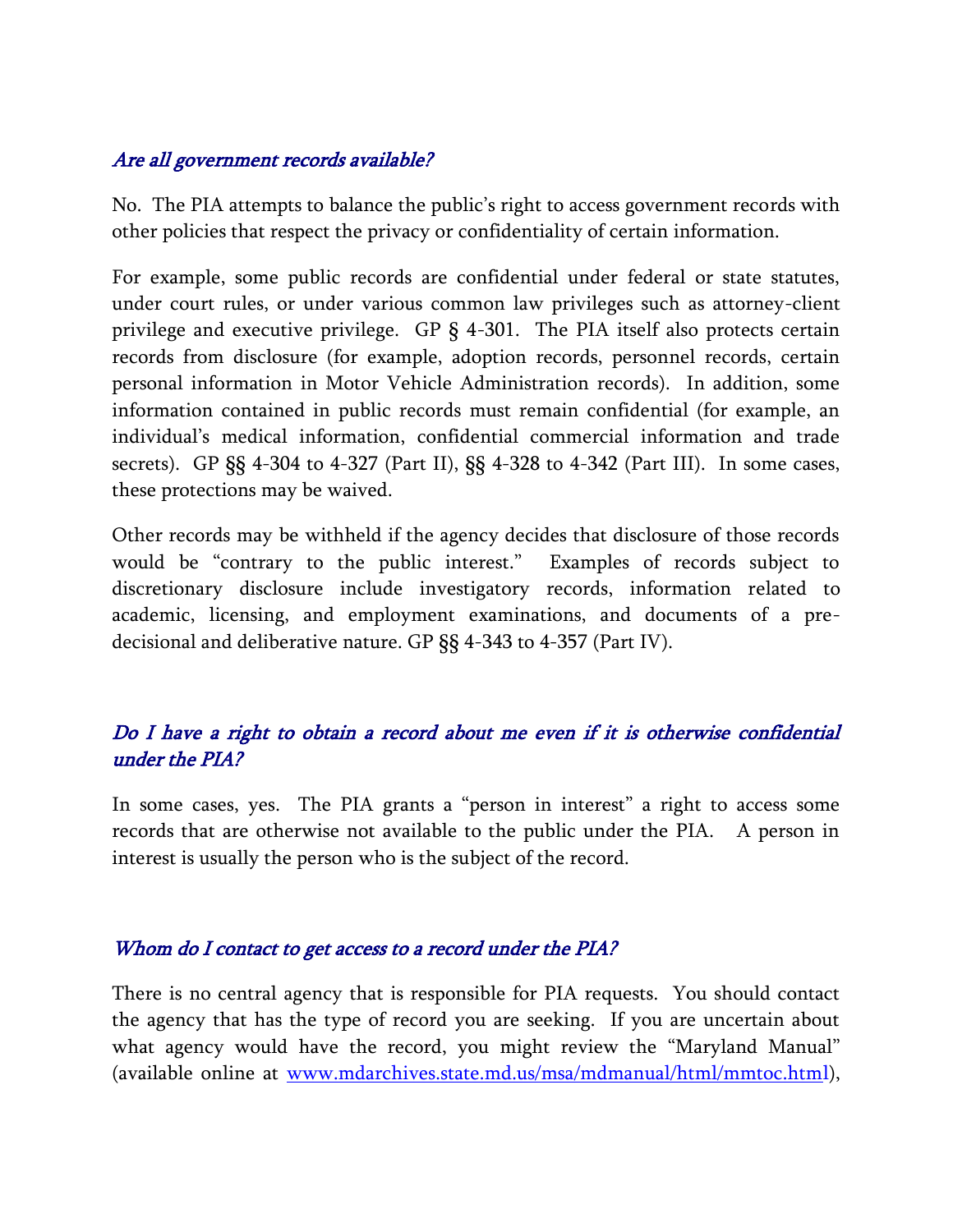check agency web sites, or contact your local library where the reference staff might be able to help identify the agency that has the particular type of record.

#### Is there a particular form that I must use?

No, although some agencies have created request forms to help the agency respond to PIA requests.

In some cases, a telephone call to the appropriate person in a government agency may satisfy your request for a document. In other cases, you will need to submit your request in writing. Address your request to the individual in the agency who is responsible for the particular record. If you do not know who that is, address your request to the agency's public information officer or to the head of the agency.

It is important that you specifically describe the records you seek so that the agency can research your request. Sometimes discussions with agency personnel will clarify your request and help the agency find the records you are seeking.

#### How long will it take for an agency to respond to my request?

In many instances, an agency will be able to respond to your request immediately. In fact, for some frequently requested records, an agency may already have records available on its web site. (For example, the State Department of Assessments and Taxation makes property assessment information publicly available through its web site). Otherwise, an agency is normally expected to comply with a PIA request within 30 days, but there may be instances where an agency needs additional time to locate and review the requested records.

#### Is there a charge for obtaining records under the PIA?

The PIA allows an agency to charge a "reasonable fee" for copies of public records.